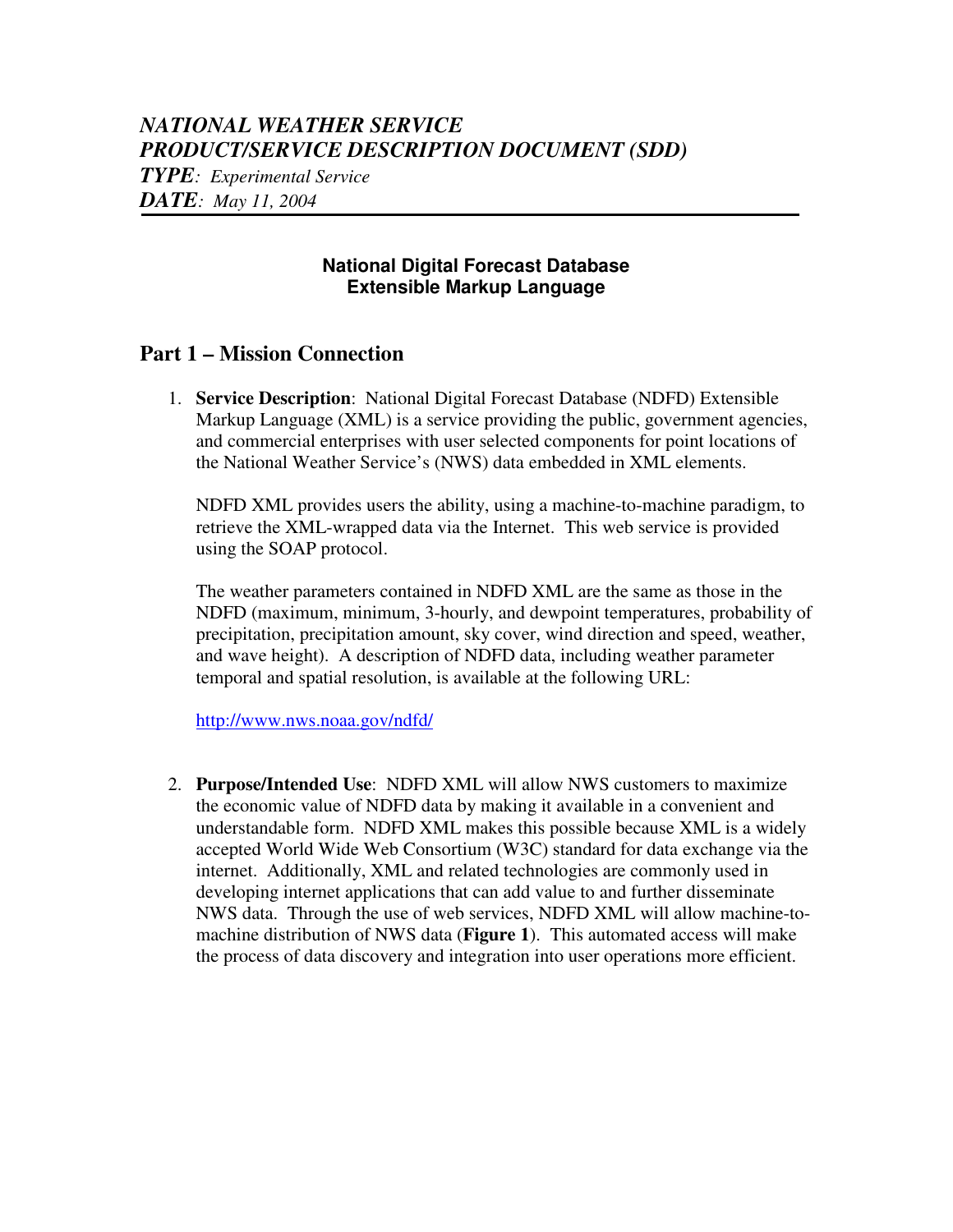

**Figure 1**: **NDFD XML Data Flow**

By virtue of its support of machine-to-machine transfer and reliance on the XML standard, NDFD XML supports the *National Weather Service Strategic Plan for FY2003 – FY2008* by contributing to "…evolving our services from a text-based paradigm to one based on making NWS information available quickly, efficiently, and in convenient and understandable forms…" and "…by taking advantage of existing and emerging technologies to disseminate this information…"

- 3. **Audience**: NDFD XML is intended primarily for web applications developers requiring the weather information contained in the NDFD. These users represent members of the public, government agencies, and private sector entities.
- 4. **Presentation Format**: The service is presented as a stream of character data sent over the internet. These characters represent the XML elements and attributes and the NDFD data they wrap. A sample of NDFD XML is contained in Appendix A. NDFD XML will conform to the language's schema (Appendix B)
- 5. **Feedback Method**: Users of NDFD XML are encouraged to provide feedback using the OMB approved Customer Survey for Experimental Products/Services at:

http://weather.gov/survey/nws-survey.php?code=xmlsoap

This survey can be also mailed to the following address:

Meteorological Development Laboratory Attn: John Schattel, W/OST24 1325 E-W Highway, SSMC2 Silver Spring, MD 20910

Comments will be accept until August 1, 2004.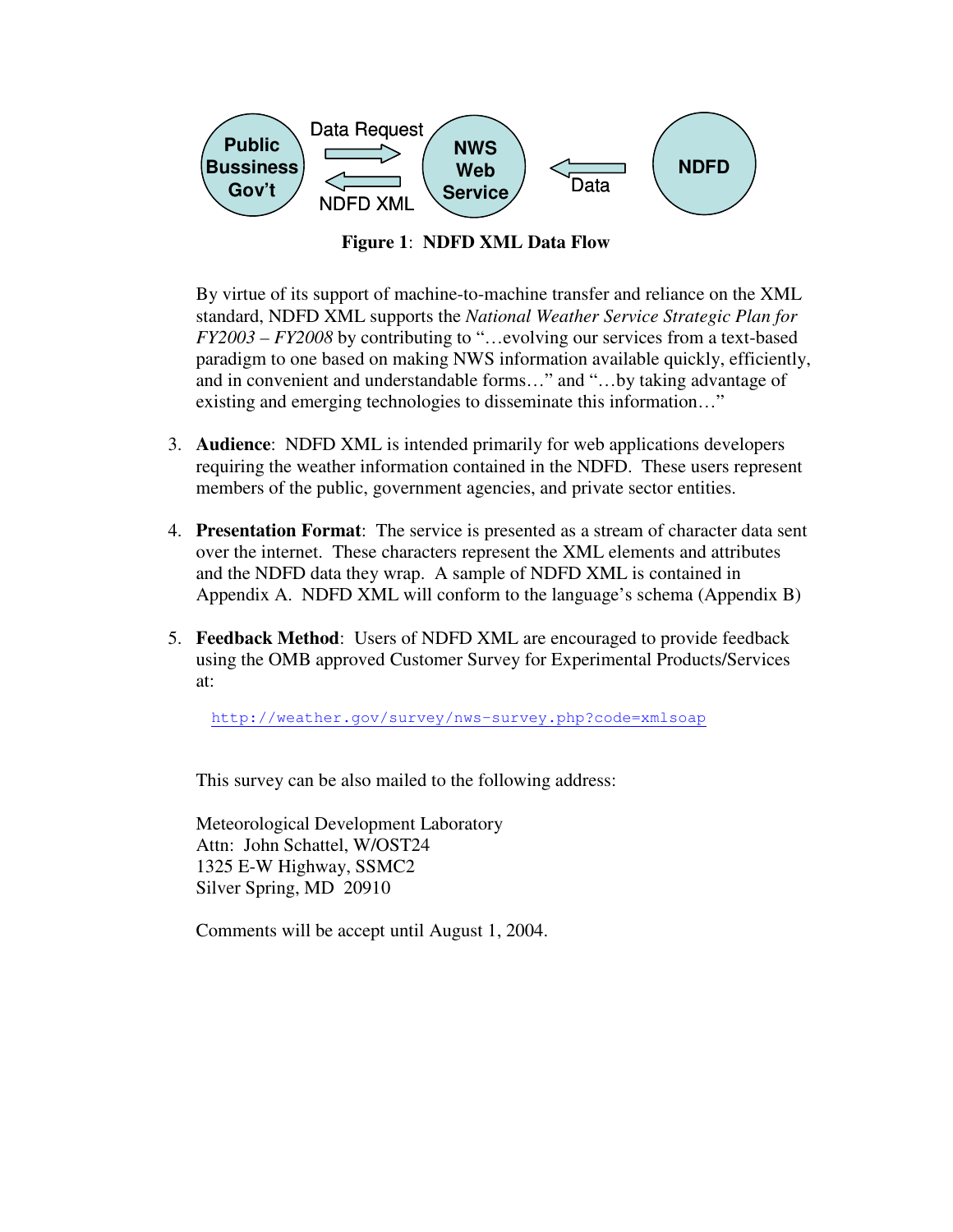### **Part 2 – Technical**

1. **Format and Science Basis**: Strictly speaking, NDFD XML has no format. This is one of the underlying principles of XML that formatting information has been removed from a document leaving only content. However, the elements and attributes that can appear in an NDFD XML document and their order are restricted. These constraints, which constitute NDFD XML's vocabulary and grammar, are defined in its schema. The schema is used in conjunction with a validator to ensure the NDFD XML adheres to the language specification. This conformance with an agreed to specification allows a user to parse the document in order to make use of the data it contains.

A technical description of the NDFD data contained in the NDFD XML is available at http://www.nws.noaa.gov/ndfd/technical/technical.htm.

2. **Availability**: NDFD XML is continuously available from the NWS web site using the NDFD XML web service at the following URL:

http://weather.gov/forecasts/xml/SOAP\_server/ndfdXMLserver.php

The NDFD data that gets contained in NDFD XML is revised at the local Weather Forecast Office on an event-driven basis. The updated information is then uploaded to the NDFD server shortly after the top of each hour.

The web service is implemented using SOAP and it has a Web Services Description Language (WSDL) document (see URL below) to facilitate access by web applications:

http://weather.gov/forecasts/xml/DWMLgen/wsdl/ndfdXML.wsdl

3. **Additional Information**: The following tools and references are provided to assist developers wishing to make use of NDFD XML:

PowerPoint Presentation describing the NDFD XML data model. http://www.nws.noaa.gov/mdl/XML/Design/MDL\_XML\_Design.ppt

NDFD XML Specification: http://www.nws.noaa.gov/mdl/XML/Design/MDL\_XML\_Design.doc

Sample SOAP client: http://weather.gov/forecasts/xml/SOAP\_server/ndfdXML.htm

Sample Web Application Using NDFD XML: http://weather.gov/forecasts/xml/sample\_products/meteogram/DWML\_graph.htm

Download the Sample SOAP Client and Web Application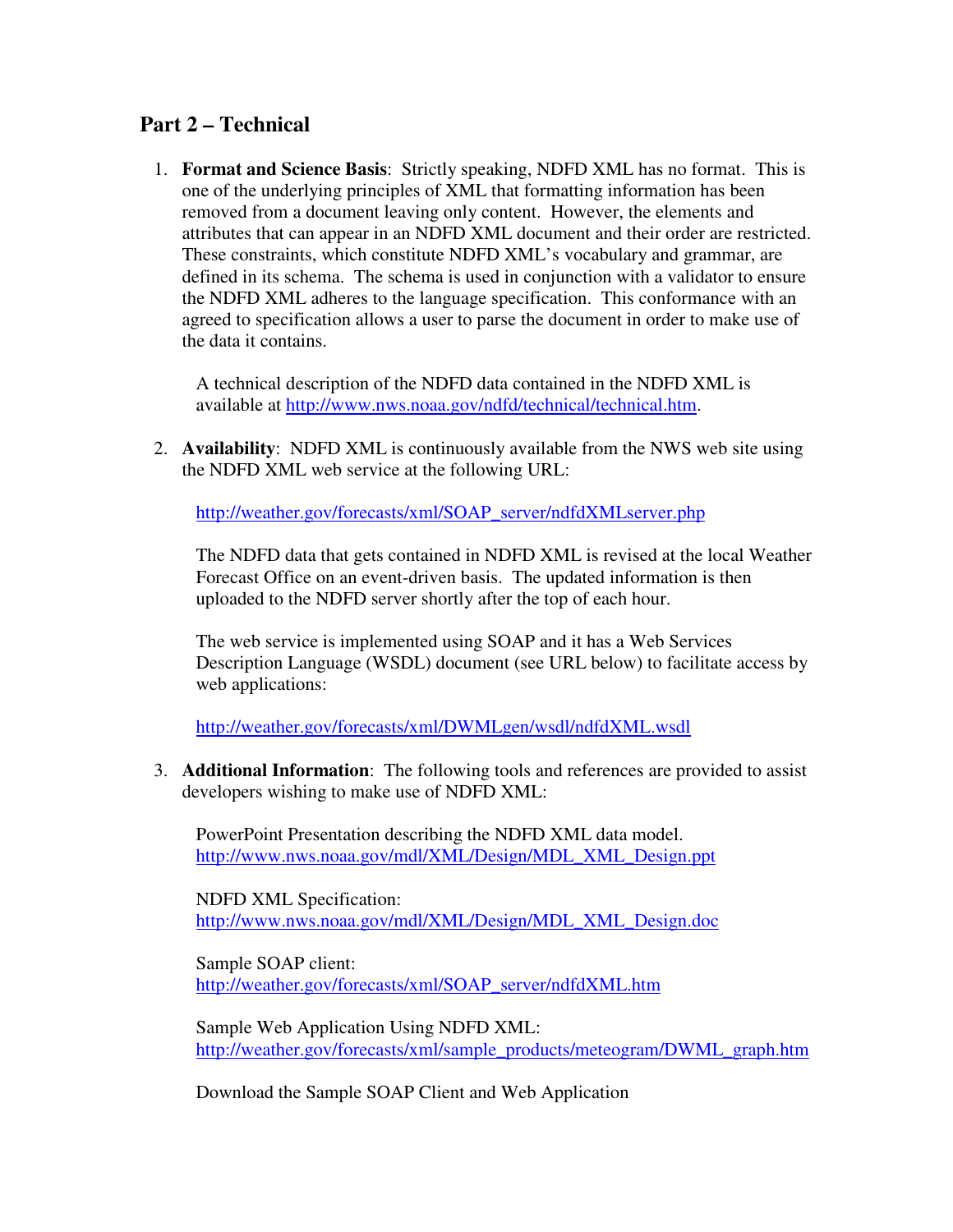http://weather.gov/forecasts/xml/sample\_products/ndfdXML.tar

W3C XML Recommendation: http://www.w3.org/XML/

W3C SOAP Recommendation: http://www.w3.org/TR/SOAP/

W3C XML Validator http://www.w3.org/2001/03/webdata/xsv

Information on XML parsers http://www.google.com/search?q=XML+parser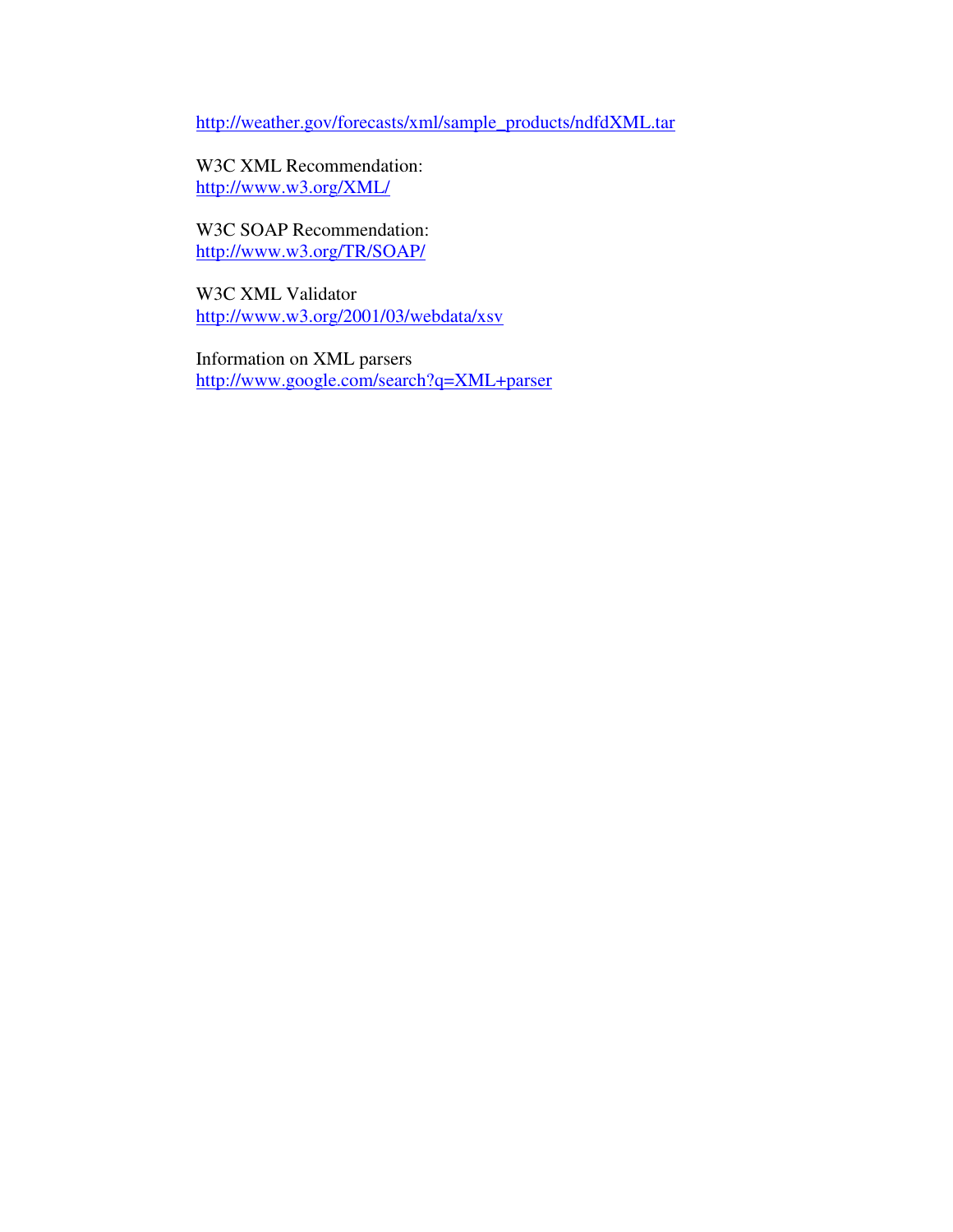#### **Appendix A**

#### **Sample NDFD XML**

This example of NDFD XML was generated using the following URL: http://weather.gov/forecasts/xml/sample\_products/browser\_interface/ndfdXML.htm

```
<?xml version='1.0' ?>
<dwml version='1.0' xmlns:xsd="http://www.w3.org/2001/XMLSchema"
                  xmlns:xsi="http://www.w3.org/2001/XMLSchema-instance"
xsi:noNamespaceSchemaLocation="http://www.nws.noaa.gov/forecasts/xml/DWMLgen/sc
hema/DWML.xsd">
   <head>
      <product concise-name="time-series" operational-mode="developmental">
         <title>National Digital Forecast Database Time Series Data</title>
         <field>meteorological</field>
         <category>forecast</category>
         <creation-date refresh-frequency='P1H'>2004-05-07T18:32:08Z</creation-
date>
      </product>
      <source>
         <more-
information>http://onestop.noaa3.awips.noaa.gov/ndfd/index.html</more-
information>
         <production-center>Meteorological Development Laboratory <sub-
center>Product Generation Branch</sub-center></production-center>
         <disclaimer>http://www.nws.noaa.gov/disclaimer.html</disclaimer>
         <credit>http://weather.gov/</credit>
         <credit-logo>http://weather.gov/images/noaaleft.jpg</credit-logo>
         <feedback>http://weather.gov/feedback.php</feedback>
      </source>
   </head>
   <data>
      <location>
         <location-key>point1</location-key>
         <point latitude="38.99" longitude="-77.99" />
      </location>
      <time-layout time-coordinate="local" summarization="none">
          <layout-key>k-p24h-n7-1</layout-key>
              <start-valid-time>2004-05-07T08:00:00-04:00</start-valid-time>
                  <end-valid-time>2004-05-07T20:00:00-04:00</end-valid-time>
              <start-valid-time>2004-05-08T08:00:00-04:00</start-valid-time>
                  <end-valid-time>2004-05-08T20:00:00-04:00</end-valid-time>
              <start-valid-time>2004-05-09T08:00:00-04:00</start-valid-time>
                  <end-valid-time>2004-05-09T20:00:00-04:00</end-valid-time>
              <start-valid-time>2004-05-10T08:00:00-04:00</start-valid-time>
                  <end-valid-time>2004-05-10T20:00:00-04:00</end-valid-time>
              <start-valid-time>2004-05-11T08:00:00-04:00</start-valid-time>
                  <end-valid-time>2004-05-11T20:00:00-04:00</end-valid-time>
              <start-valid-time>2004-05-12T08:00:00-04:00</start-valid-time>
                  <end-valid-time>2004-05-12T20:00:00-04:00</end-valid-time>
              <start-valid-time>2004-05-13T08:00:00-04:00</start-valid-time>
                  <end-valid-time>2004-05-13T20:00:00-04:00</end-valid-time>
      </time-layout>
      <parameters applicable-location="point1">
         <temperature type='maximum' units="Fahrenheit" time-layout="k-p24h-n7-
1 \sqrt{ }<name>Daily Maximum Temperature</name>
            <value>79</value>
```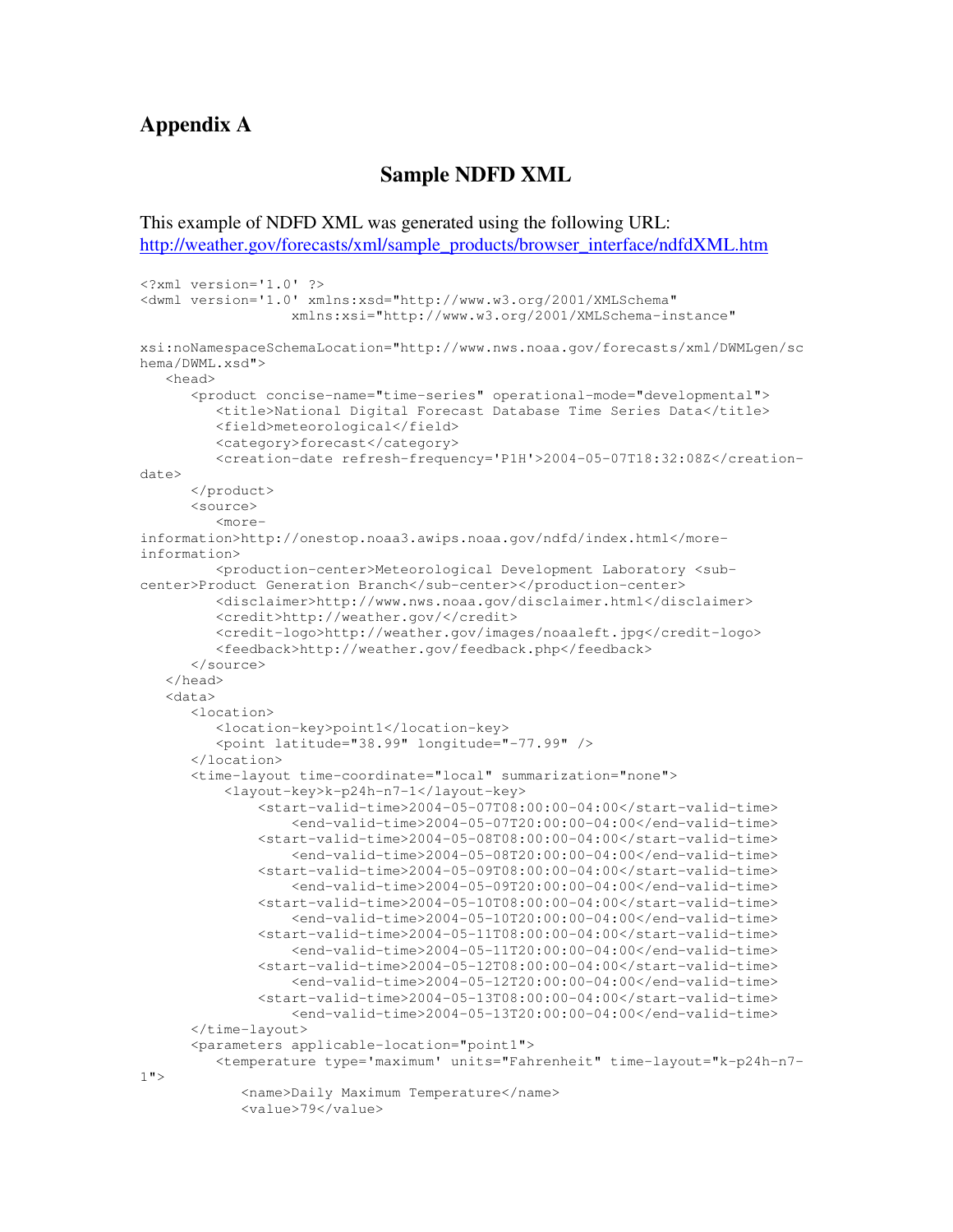```
<value>65</value>
            <value>77</value>
            <value>75</value>
            <value>79</value>
            <value>79</value>
            <value>80</value>
         </temperature>
      </parameters>
  </data>
\langle /dwml\rangle
```